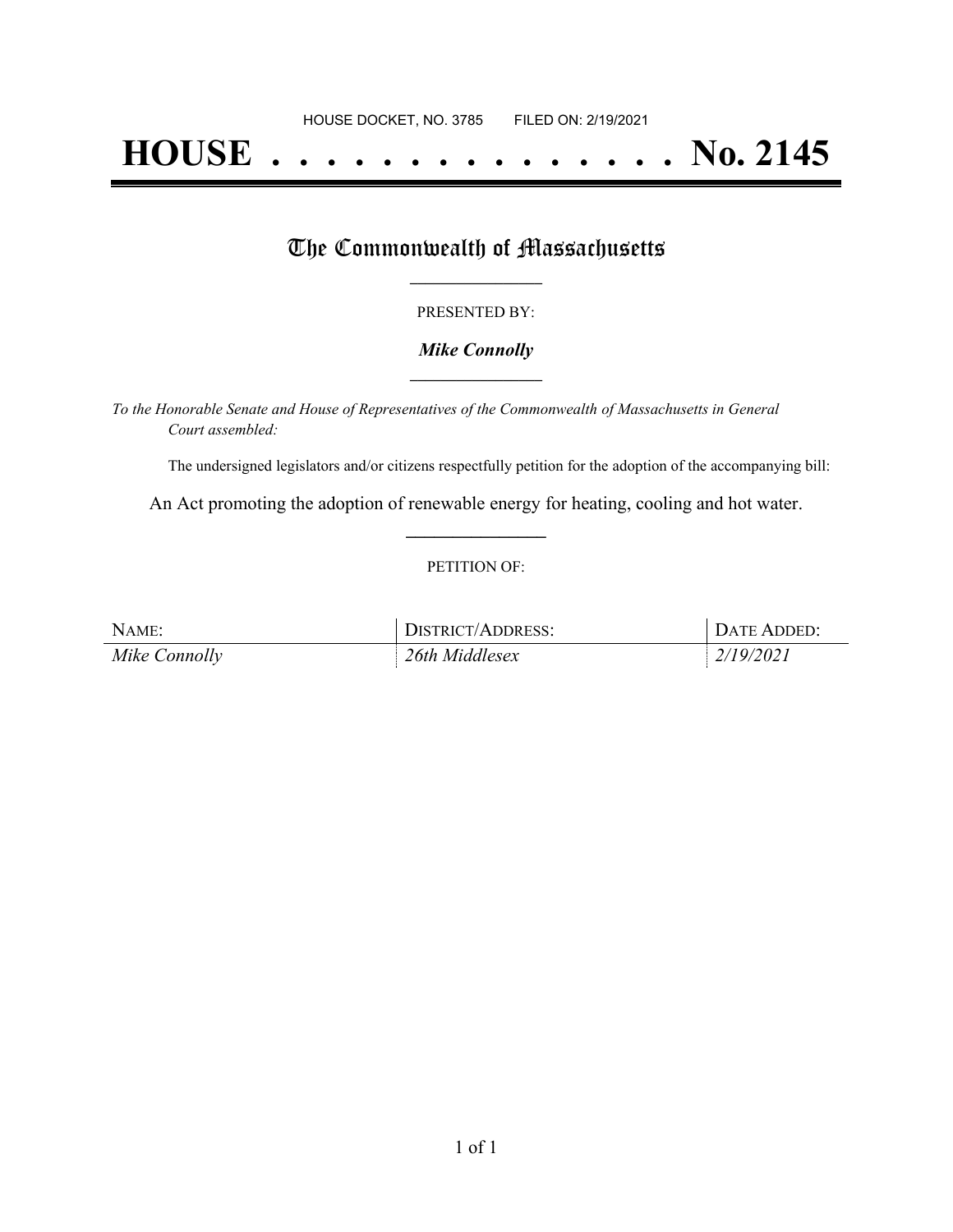## **HOUSE . . . . . . . . . . . . . . . No. 2145**

By Mr. Connolly of Cambridge, a petition (accompanied by bill, House, No. 2145) of Mike Connolly relative to promoting the adoption of renewable energy for heating, cooling and hot water under the zoning law. Municipalities and Regional Government.

### [SIMILAR MATTER FILED IN PREVIOUS SESSION SEE HOUSE, NO. *1770* OF 2019-2020.]

## The Commonwealth of Massachusetts

**In the One Hundred and Ninety-Second General Court (2021-2022) \_\_\_\_\_\_\_\_\_\_\_\_\_\_\_**

**\_\_\_\_\_\_\_\_\_\_\_\_\_\_\_**

An Act promoting the adoption of renewable energy for heating, cooling and hot water.

Be it enacted by the Senate and House of Representatives in General Court assembled, and by the authority *of the same, as follows:*

| $\mathbf{1}$ | SECTION 1. Chapter 40A of the General Laws is hereby amended by inserting after                        |
|--------------|--------------------------------------------------------------------------------------------------------|
| 2            | section 3 the following new subsection: No zoning ordinance or by-law shall prohibit or                |
| 3            | unreasonably regulate the installation of alternative and renewable energy systems for electricity,    |
| 4            | heating, cooling or hot water or the building of structures that facilitate the use of alternative and |
| 5            | renewable energy systems for electricity, heating, cooling or hot water, except where necessary        |
| 6            | to protect the public health, safety or welfare.                                                       |
| 7            | Chapter 40A of the General Laws is hereby further amended by adding the following new                  |
| 8            | subsection:- A municipality may require any person or entity that applies for a permit to build a      |
| 9            | new structure or for renovation of a portion of a building that is equal to or greater than 50 per     |
| 10           | cent of the building area or to replace a pre-existing structure to include as part of the application |